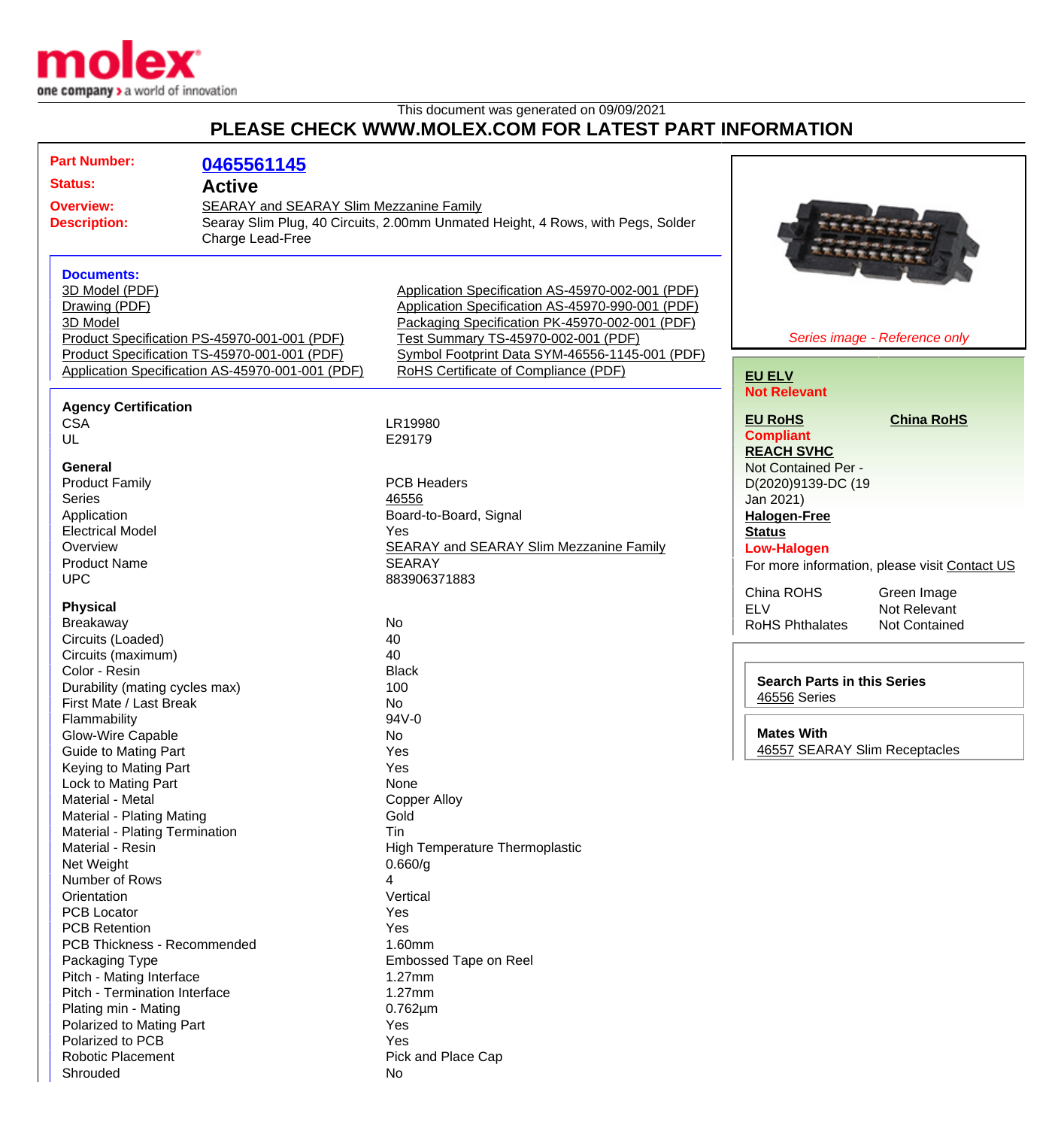| Stackable<br>Surface Mount Compatible (SMC)<br>Temperature Range - Operating<br><b>Termination Interface: Style</b><br><b>Unmated Height</b>                                                                                                                              | No<br>Yes<br>$-55^\circ$ to $+125^\circ$ C<br>Surface Mount<br>2.00mm                                                                                                                                                   |
|---------------------------------------------------------------------------------------------------------------------------------------------------------------------------------------------------------------------------------------------------------------------------|-------------------------------------------------------------------------------------------------------------------------------------------------------------------------------------------------------------------------|
| <b>Electrical</b><br>Current - Maximum per Contact<br>Voltage - Maximum                                                                                                                                                                                                   | 2.7A<br>240V AC                                                                                                                                                                                                         |
| <b>Solder Process Data</b><br>Duration at Max. Process Temperature (seconds)<br>Lead-freeProcess Capability<br>Max. Cycles at Max. Process Temperature<br>Process Temperature max. C                                                                                      | 020<br><b>REFLOW</b><br>003<br>260                                                                                                                                                                                      |
| <b>Material Info</b>                                                                                                                                                                                                                                                      |                                                                                                                                                                                                                         |
| <b>Reference - Drawing Numbers</b><br><b>Application Specification</b><br><b>Electrical Model Document</b><br><b>Packaging Specification</b><br><b>Product Specification</b><br>S-Parameter Model<br><b>Sales Drawing</b><br>Symbol/Footprint Data<br><b>Test Summary</b> | AS-45970-001-001, AS-45970-002-001,<br>AS-45970-990-001<br>EE-45970-010-010<br>PK-45970-002-001<br>PS-45970-001-001, TS-45970-001-001<br>SP-45970-010-010<br>SD-46556-001-001<br>SYM-46556-1145-001<br>TS-45970-002-001 |

This document was generated on 09/09/2021

## **PLEASE CHECK WWW.MOLEX.COM FOR LATEST PART INFORMATION**